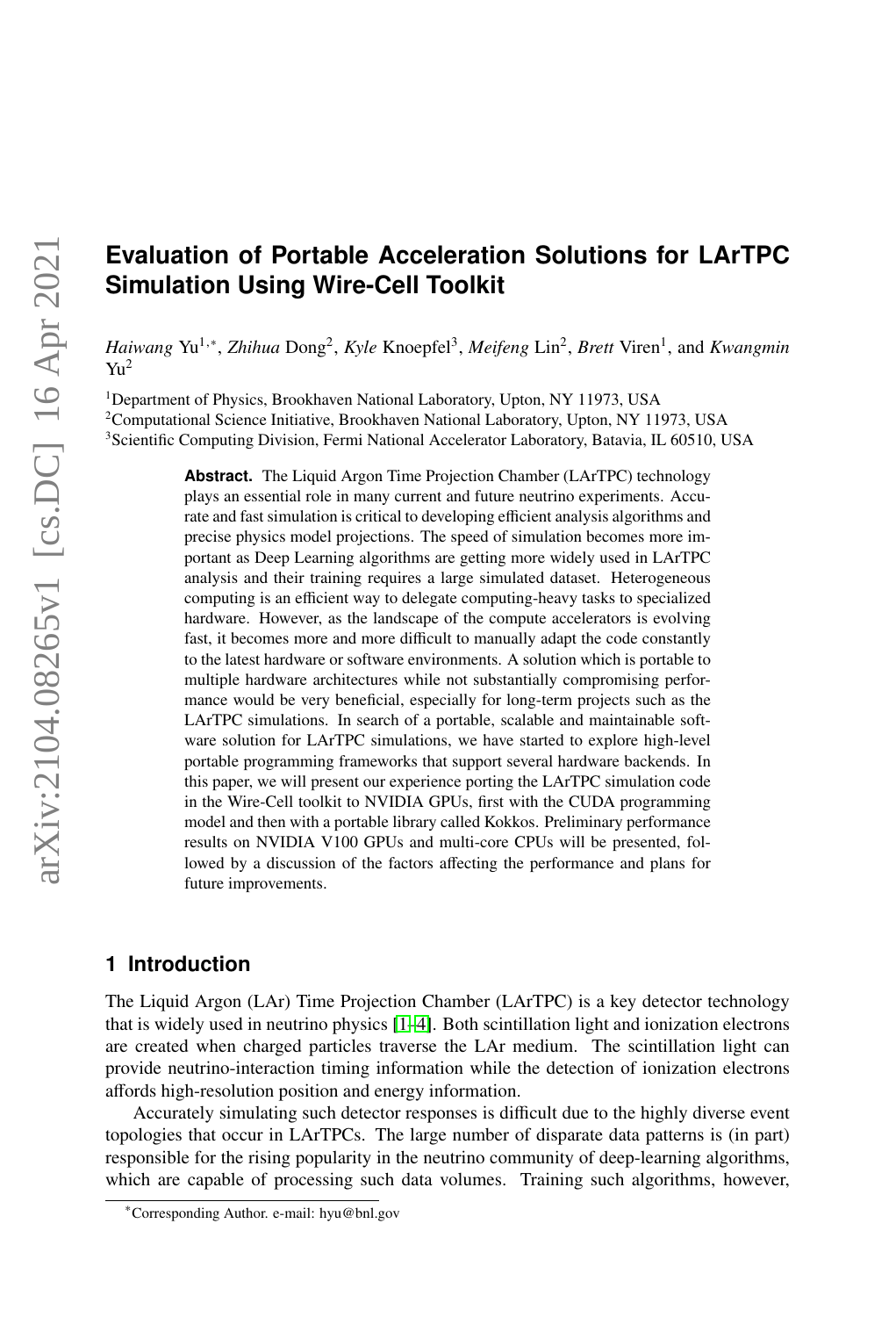requires very large data sets to achieve accurate performance, presenting a challenge in terms of data handling and processing. Improved computational performance for simulation is thus key to generating enough data in a timely manner.

This paper discusses some of the challenges associated with LArTPC simulation and some efforts undertaken to improve the efficiency of generating simulated detector signals. We have made various optimizations, including using symmetries to simplify computing algorithms; trying different vendor libraries for the fast Fourier transform (FFT) calculations; and also using task-level parallelization with the Intel Threading Building Blocks (TBB) [\[5\]](#page-9-2) to balance CPU and memory load. To further boost efficiency, we are exploring using graphical processing units (GPUs) as accelerators with the NVIDIA CUDA [\[6\]](#page-9-3) API and programming model. Although the initial results are promising, two considerations motivate another approach:

- 1. the hardware available to us may not have the specific type of accelerators (such as NVIDIA GPUs) the code is programmed for, and
- 2. as technology evolves, new and better accelerators may become available.

It is thus ideal to pursue a portable solution that can provide a unified user-level API while hiding the lower-level, accelerator-specific, backend interactions. Following this strategy, we started our evaluation with Kokkos [\[7\]](#page-9-4), which provides a set of unified APIs for multiple back-ends. In this paper, we present our experience porting the Wire-Cell LArTPC simulation to Kokkos, including the impact on the framework, the algorithm and the kernel.

This paper is organized as follows. Section [2](#page-1-0) briefly summarizes LArTPC simulation and its implementation in Wire-Cell Toolkit. The CUDA porting experience is described in Section [3](#page-3-0) and the Kokkos porting experience in Section [4](#page-4-0) where we also present preliminary benchmark results. Future plans are described in Section [5.](#page-7-0) And we summarize in Section [6.](#page-8-0)

### <span id="page-1-0"></span>**2 LArTPC Simulation**

Figure [1](#page-2-0) illustrates the signal formation in a typical LArTPC configuration with wire readout. When ionization electrons move close to the wires, induced currents can be detected. As governed by Ramo's theorem [\[8\]](#page-9-5), the induced current has bipolar and unipolar shapes on the induction-plane and collection-plane wires, respectively. The recorded digitized TPC signal can be modeled as a two-dimensional (2D) convolution of the distribution of the arriving ionization electrons and the impulse detector response:

<span id="page-1-1"></span>
$$
M(t,x) = \int_{-\infty}^{\infty} \int_{-\infty}^{\infty} R(t-t',x-x') \cdot S(t',x')dt'dx' + N(t,x), \qquad (1)
$$

where  $M(t, x)$  is a measurement, such as an analog-to-digital converter (ADC) value at a given sampling time, *t*, and wire position, *x*.  $R(t - t', x - x')$  is the impulse detector response, including both the field response that describes the induced current by a moving ionization including both the field response that describes the induced current by a moving ionization electron and the electronics response from the shaping circuit.  $S(t', x')$  is the charge distribu-<br>tion in time and space of the arriving ionization electrons and  $N(t, x)$  is the electronics poise tion in time and space of the arriving ionization electrons, and  $N(t, x)$  is the electronics noise. The goal of TPC simulation is to calculate  $M(t, x)$  based on the original charge distribution *S* given the known detector response *R* in the presence of the electronics noise *N*. The integral in Eq. [1](#page-1-1) is referred to as the *signal simulation* and the additive term is referred to as the *noise simulation*. Computing the signal contribution is typically more time-consuming than computing the noise simulation. References [\[9,](#page-9-6) [10\]](#page-9-7) introduced a LArTPC detector response simulation algorithm based on the 2D convolution, which is considered the current state-of-the-art and widely used in multiple experiments.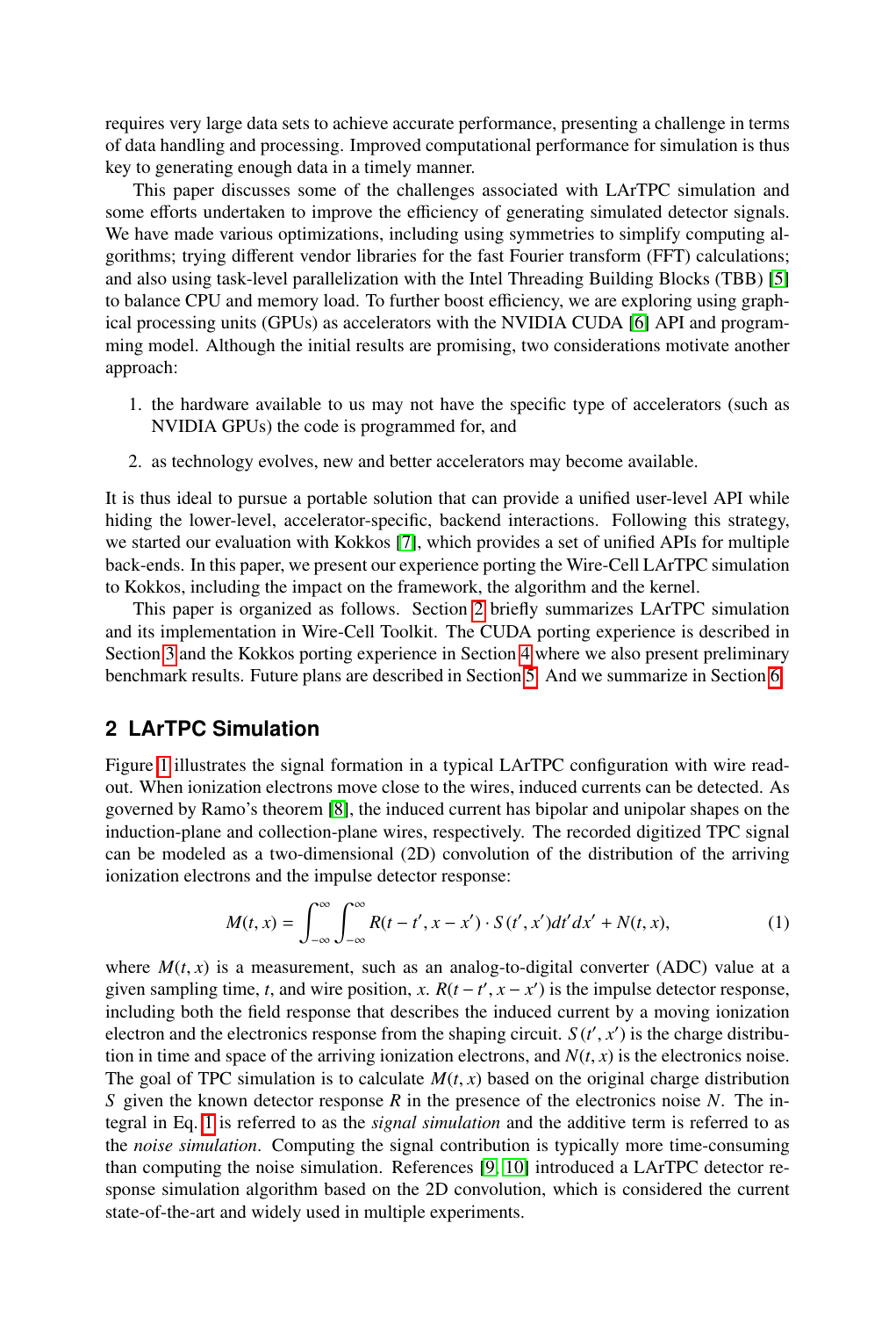

<span id="page-2-0"></span>Figure 1. Diagram from ref. [\[1\]](#page-9-0) showing conceptual configuration of a typical three wire plane LArTPC and illustrating the signal formation of it. The signal in the U induction plane is omitted from the diagram for simplicity.

#### **2.1 Wire-Cell Toolkit**

#### 2.1.1 Algorithm for signal simulation

The Wire-Cell Toolkit calculates the 2D convolution by transforming to the frequency domain, applying a multiplicative correction, and then transforming back to the time-space domain:

<span id="page-2-1"></span>
$$
S(t, x) \xrightarrow{FT} S(\omega_t, \omega_x),
$$
  
\n
$$
M(\omega_t, \omega_x) = R(\omega_t, \omega_x) \cdot S(\omega_t, \omega_x),
$$
  
\n
$$
M(\omega_t, \omega_x) \xrightarrow{IFT} M(t, x).
$$
\n(2)

where  $R(\omega_t, \omega_x)$  is the pre-calculated detector response function in the frequency domain.<br>The signal simulation process can be factored into two steps,  $S(t, x)$  calculation and  $M(t, x)$ The signal simulation process can be factored into two steps,  $S(t, x)$  calculation and  $M(t, x)$ calculation through Eq. [2.](#page-2-1) The  $S(t, x)$  calculation can be further divided into two sub-steps: 1) rasterize each energy deposition into small patches ( $\sim$  20  $\times$  20), and 2) add up all the patches to a large grid (∼ 10*k* × 10*k*). These two sub-steps will be referred as "rasterization" and "scatter adding" below. The  $M(t, x)$  calculation uses Fourier Transform as the main operation so will be referred as "FT".

#### 2.1.2 Programming model and language

Written primarily in C++, the Wire-Cell Toolkit [\[11\]](#page-9-8) is a software package designed according to the dataflow programming paradigm [\[12\]](#page-9-9). It supports a modular computing model by expressing computing tasks as nodes of a graph. These nodes are connected to form directed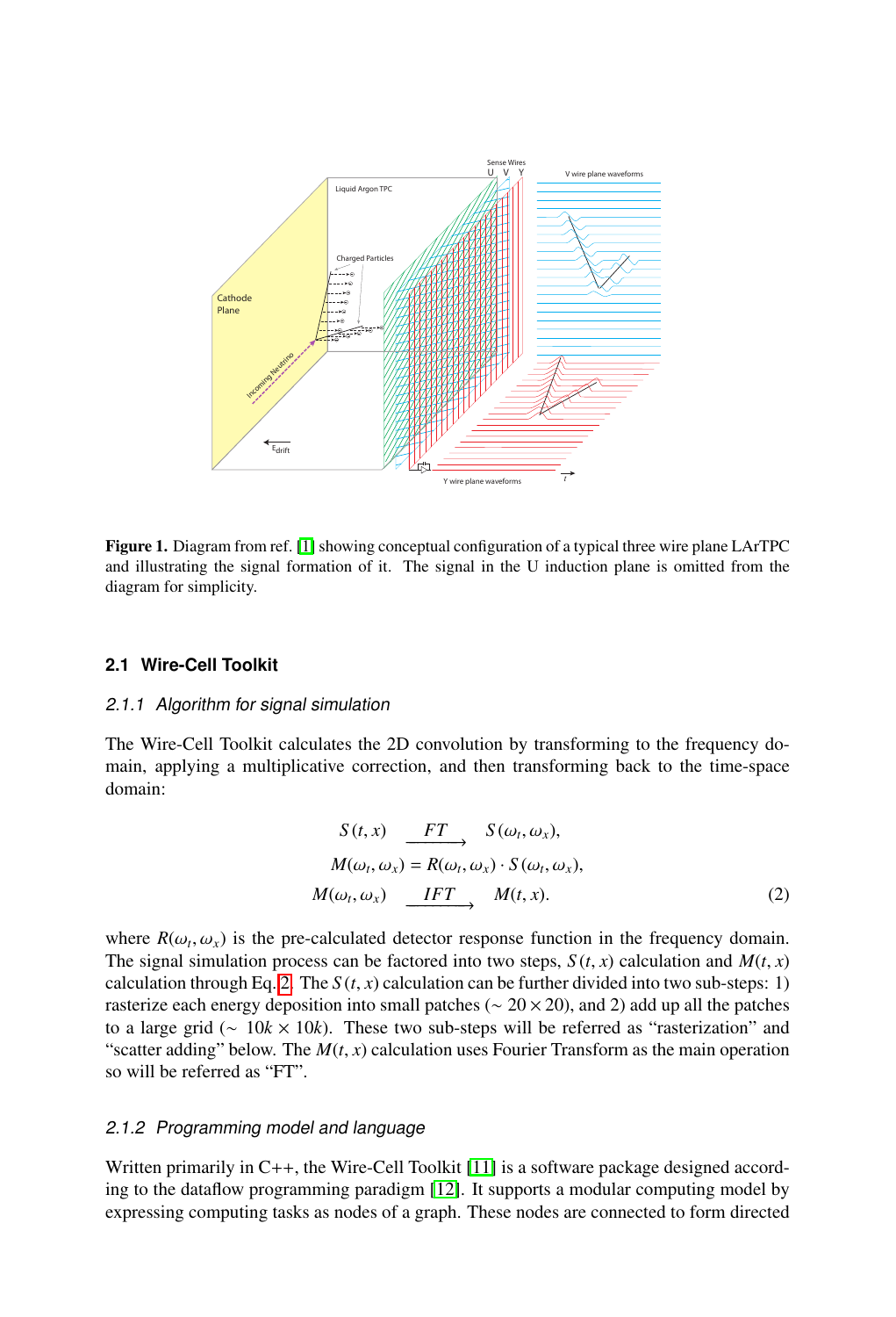

Figure 2. To illustrate the electron cloud drifting simulation and the rasterization process. In this figure, two electron clouds drift towards to the read-out plane. They expand in both transverse and longitudinal directions and overlap at the read-out plane.

acyclic graphs that can be executed by various processing engines. The nodes themselves are polymorphic, allowing toolkit users to create and assemble concrete components according to a common framework interface. In addition to the framework infrastructure, the toolkit also provides many concrete algorithms for specific LArTPC analysis steps. The current state-of-the-art 2D convolution-based simulation is one of them, which can be run standalone or as a plug-in of the LArSoft software suite [\[13\]](#page-9-10) used by many LArTPC experiments. This simulation module is the focus of current study.

#### <span id="page-3-0"></span>**3 Initial Porting with CUDA**

Before adopting Kokkos in Wire-Cell, we evaluated the potential of using NVIDIA GPUs to accelerate the signal simulations using CUDA. Performance profiling of the CPU code revealed that the most time-consuming part is in the rasterization step, which is what we ported to CUDA first. The data flow for this initial porting is shown in Figure [3,](#page-4-1) and is largely based on the original CPU code. In this example, we compute 100,000 (100k) energy depositions (depos) with a patch size of  $20 \times 20$  each. The energy depositions are transferred to the device from the host one at a time, rasterized on the device and then transferred back to the host. The concurrency on the device in this scenario is very low  $(20 \times 20)$  and only 1 GPU thread block is used. This is only a partial porting, and we do not expect the performance to be good at this stage. There are three reasons why the initial strategy does not yield a good performance. First, the data need to be transferred back and forth for the rasterization of each patch, incurring significant data transfer overhead. Second, the size of the patch to be computed on the GPU is very small, only  $20 \times 20$ , resulting in the significant underutilization of the GPU. Third, there are still two parts of the simulation, "scatter add" and "FT", that are computed serially, limiting the overall performance gain we can achieve. We will see the effects of these limitations in the performance benchmarking results presented in Section [4.3.2.](#page-6-0)

This initial porting is done to minimize the code changes needed, and serves as a way for us to familiarize ourselves with the CUDA porting process. And we have a plan to further improve the performance of the code by following the strategy in Figure [4,](#page-4-2) where all three steps in Eq. [2](#page-2-1) will be computed on GPUs. This will also allow us to only do the data transfer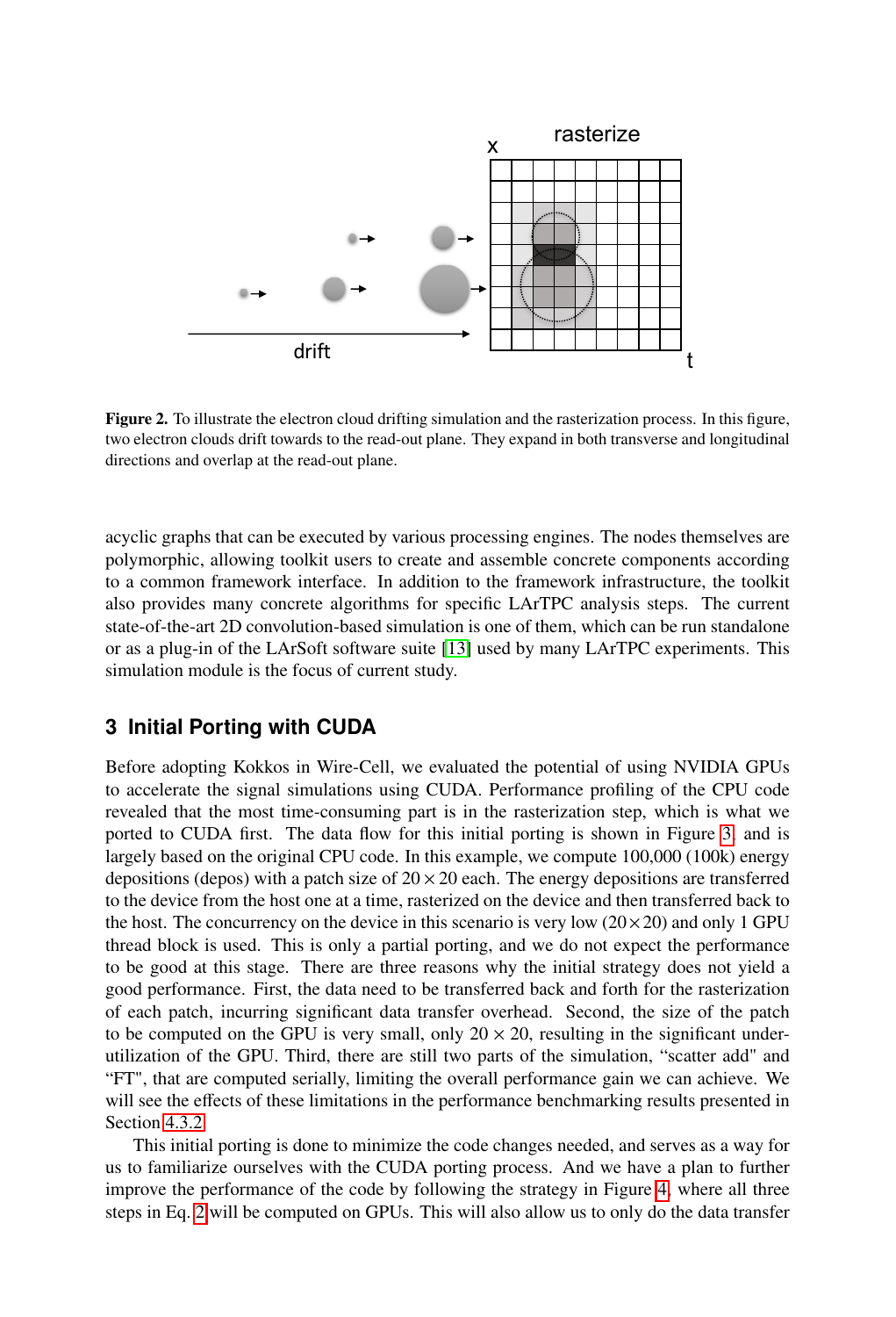once at the beginning of the simulation and once at the end, which will help reduce the data transfer overhead and improve the amount of computation performed on the GPU. But this strategy requires more significant code restructuring, which is in progress.



<span id="page-4-1"></span>Figure 3. Data flow for current CUDA porting and first round of Kokkos porting.



<span id="page-4-2"></span>Figure 4. Planned data flow for the final Kokkos porting.

## <span id="page-4-0"></span>**4 Portable Solution with Kokkos**

## **4.1 Introduction to Kokkos**

Kokkos [\[7\]](#page-9-4) is a C++ library that allows developers to write code for different computing architectures and parallelism paradigms using a single API. In addition to supporting standard parallel algorithms, including a tasking model, Kokkos also supports diverse node architectures and memory models by allowing users to define their own execution and memory spaces.

The Kokkos abstraction layer maps C++ source code to the specific instructions required for the Kokkos backends enabled during build time. When compiling the source code, the binary code for up to three backends may be generated for a given C++ translation unit:

- Serial backend, which executes single-threaded on a host device.
- Host-parallel backend, which executes multithreaded on the host device.
- Device-parallel backend, which executes on an external device (e.g. a GPU).

For the host-parallel backends, Kokkos currently supports multi- and many-core CPUs through OpenMP [\[14\]](#page-9-11) or POSIX threads (pthreads). The device-parallel backends include CUDA for NVIDIA GPUS, and HIP for AMD GPUs. In the latest version of Kokkos, experimental support for OpenMP target offloading and SyCL has also been added.

## **4.2 Software infrastructure to support Kokkos porting**

In order to get Kokkos to build with Wire-Cell Toolkit, there are several changes to software infrastructure we had to make to enable and facilitate Kokkos porting and testing. These include a Kokkos-enabled container environment and changes to the Wire-Cell Toolkit framework, which will be discussed in more detail below.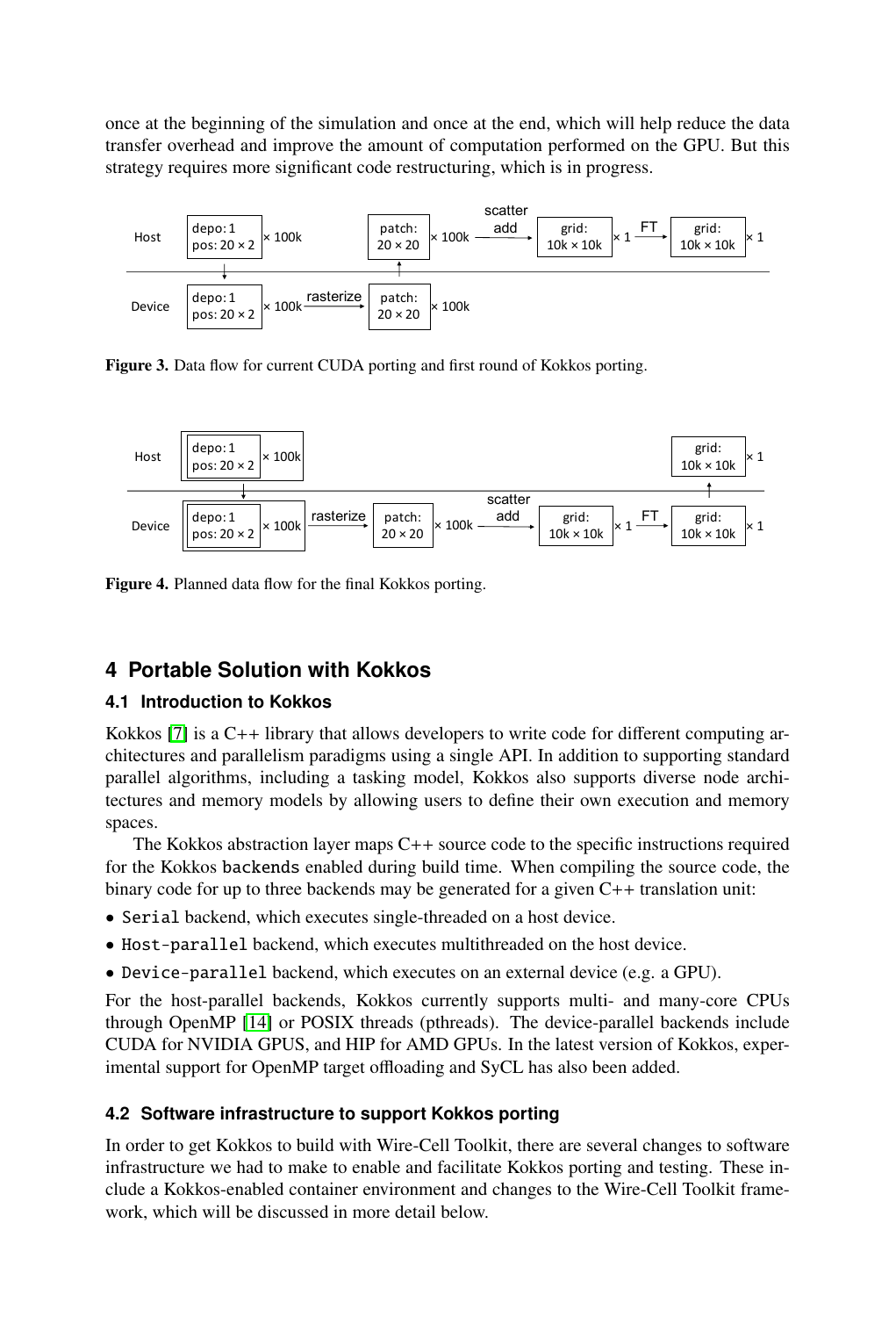#### <span id="page-5-1"></span>4.2.1 Containerized development and production

Although input data can be presented to Wire-Cell Toolkit in its standalone form via JSON serialization, more realistic data can be provided through the LArSoft library [\[13\]](#page-9-10). The LArSoft packages and their software dependencies require consistent versions and compatibly-built binary libraries. As the explorations described here must be performed on various platforms, a development solution portable to multiple platforms was necessary.

To achieve this, the LArSoft packages (and their software dependencies), Wire-Cell Toolkit, Kokkos library, and relevant Kokkos backends were included in a CentOS-7 based Docker image. Software products and their versions can be found in Table [1.](#page-5-0) The Docker images can be readily converted to Singularity and Shifter images, the latter being required by NERSC's Cori platform. Upon starting a container of the image, an entrypoint script initializes the environment, making available all LArSoft, Wire-Cell, and Kokkos libraries needed for compiling and running (within the container) the code described in this paper.

<span id="page-5-0"></span>

| Software package | Version              |
|------------------|----------------------|
| <b>GCC</b>       | 8.2                  |
| Kokkos           | 3.3.00               |
| CUDA toolkit     | 11.0.2               |
| Eigen            | 3.3.9 (with patches) |

Table 1. Software packages and their corresponding versions used for this study.

#### 4.2.2 Framework development

To be able to develop relative independently with the Wire-Cell Toolkit production code base, we created a standalone package wire-cell-gen-kokkos [\[15\]](#page-9-12). It produces a shared library which could be used by Wire-Cell Toolkit as a plugin. We can use two building systems based on waf [\[16\]](#page-9-13) and cmake [\[17\]](#page-9-14). To accommodate Kokkos code without affecting the existing C++ and CUDA code, we use a customised file extension ".kokkos" for the source code using Kokkos so that the compiling system can easily identify them and treat them differently if needed. To acquire and release resources needed by Kokkos, Kokkos::initialize() and Kokkos::finalize() need to be called before and after the actual Kokkos code executes. A KokkosEnv object inherited from WireCell::ITerminal was created to handle this. The Kokkos::initialize() is called in its constructor and the Kokkos::finalize() is called when the WireCell::ITerminal::finalize() is called for a stack of WireCell::ITerminal objects before the program exits. We note that this may be the unique feature and requirement of Wire-Cell Toolkit, given its dataflow programming model.

#### **4.3 Kokkos porting**

#### <span id="page-5-2"></span>4.3.1 Charge rasterisation kernel

As mentioned in Section [3,](#page-3-0) the current CUDA porting focuses on the rasterization of individual energy depositions as shown in Figure [3.](#page-4-1) For the first round of Kokkos porting, we decided to follow Figure [3](#page-4-1) and only port the rasterization part which already has a CUDA version. The advantage of this strategy is that we can have a direct comparison between Kokkos and CUDA in terms of performance and development effort. We will eventually finish porting the whole simulation as shown in Figure [4.](#page-4-2)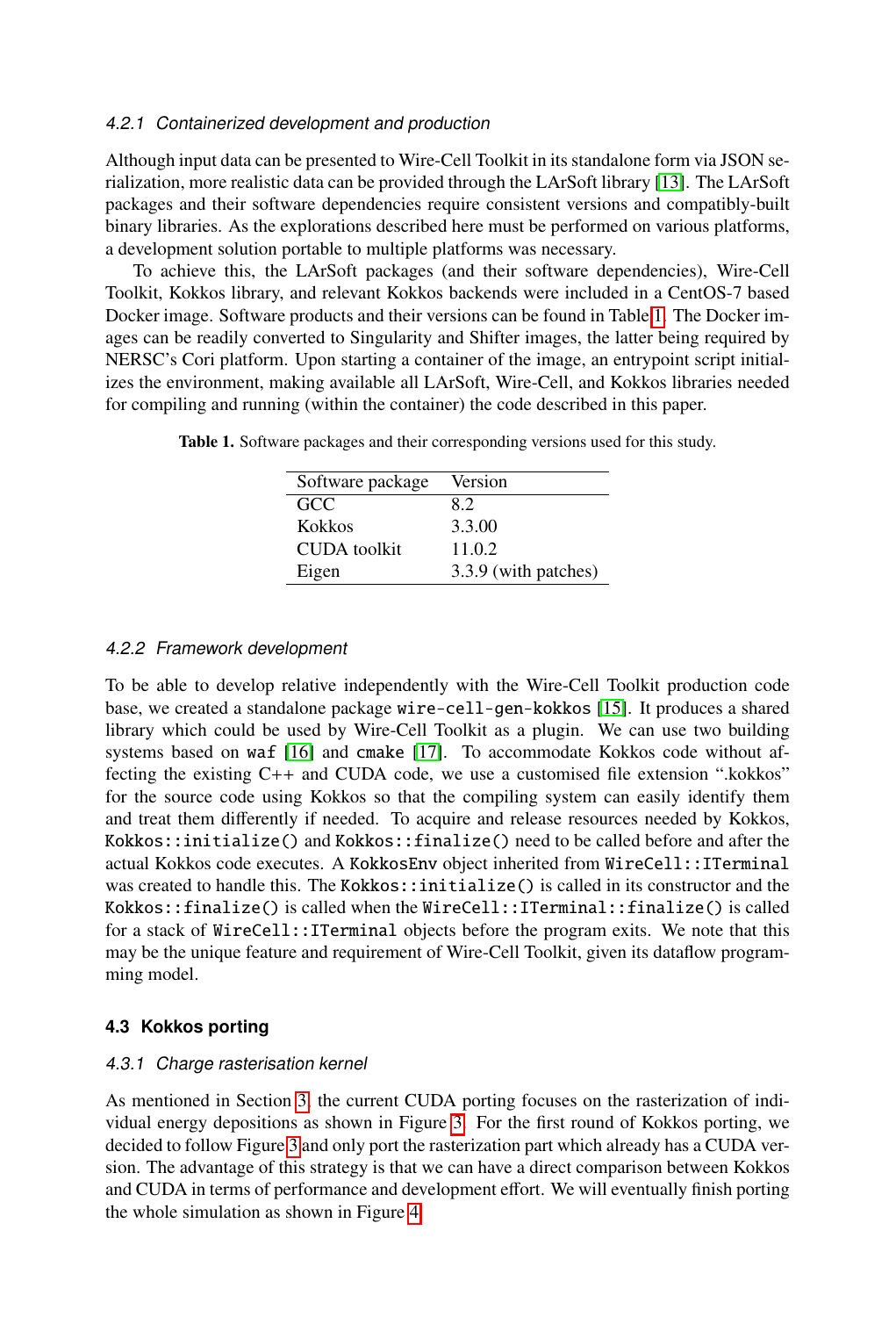We have discovered that there are some missing components in Kokkos are needed for Wire-Cell Toolkit. For example, Wire-Cell Toolkit uses random numbers with a normal distribution or binomial distribution. There does not seem to be a Kokkos function that does this. We resorted to using the Box-Muller transform [\[18\]](#page-9-15) to generate normal-distribution random numbers from uniformly distributed ones. Similar to the CUDA implementation, we implemented a random number pool to allow multiple threads to access the random numbers concurrently.

#### <span id="page-6-0"></span>4.3.2 Preliminary benchmark results

We tested three LArTPC simulation implementations (original CPU, CUDA and Kokkos) on our workstation with one 24-core AMD Ryzen Threadripper 3960X CPU and one NVIDIA V100 GPU. The tests were done in the container environment as described in Section [4.2.1,](#page-5-1) with the software information in Table [1.](#page-5-0) The original serial CPU implementation and CUDA implementation described in Section [3](#page-3-0) will be referred to as "ref-CPU" and "ref-CUDA" later. For the Kokkos implementation, we tested two backends, the OpenMP backend and CUDA backend, referred to as "Kokkos-OMP" and "Kokkos-CUDA" later. The input for the tests are energy depositions generated from simulated cosmic rays interacting with liquid argon (LAr). We used CORSIKA [\[19\]](#page-9-16) as the cosmic ray generator and Geant4 [\[20–](#page-9-17)[22\]](#page-9-18) to simulate the particle and LAr interactions. The software stack used to to generate the input files is LArSoft [\[13\]](#page-9-10).

Table [2](#page-7-1) and Table [3](#page-7-2) summarize the preliminary timing results for the rasterization part that has been ported to CUDA and Kokkos following strategy in Figure [3.](#page-4-1) The second column from the left listed the total rasterization time, while the third and forth listed timing for two major steps of the rasterization. We ran each test 5 times and averaged the timing results, but the fluctuations between runs were fairly small.

From the top two rows of Table [2](#page-7-1) we can see the total rasterization time is reduced by about factor of 3 using CUDA. However, we can see most of the speed-up comes from the fourth column, the fluctuation calculation. This step contains running a random number generator (RNG) in the ref-CPU implementation. Current realization of the RNG in ref-CPU is std::binomial\_distribution. In ref-CUDA, the RNG is factored out from the fluctuation calculation, and instead a pre-calculated random number pool is used. When we temporarily remove the RNG from ref-CPU, we get results in the third row, referred to as ref-CPU-noRNG. Comparing ref-CUDA and ref-CPU-noRNG, we can see there is no speedup, but rather a slowdown, with GPU in this round of implementation. A detailed analysis shows that there are three reasons for the poor performance:

- 1. Data are transferred between host and device in many blocks of a few kilobytes, unnecessarily increasing the data transfer cost;
- 2. The number of units of workload that needs to be parallelized (concurrency) is too small (< 1000);
- 3. The amount of work per unit is too small compared to the dispatch overhead.

Based on this result and analysis, we proposed a strategy that could improve the performance as described in Figure [4.](#page-4-2) In this strategy, the data blocks copying to device will be batched to improve the transfer efficiency. This also increases concurrency significantly. The relative dispatch overhead could also be reduced. Most importantly, in this strategy, the data could stay on the device for the next two major steps (scatter-add and FT). Data copying time would be further reduced.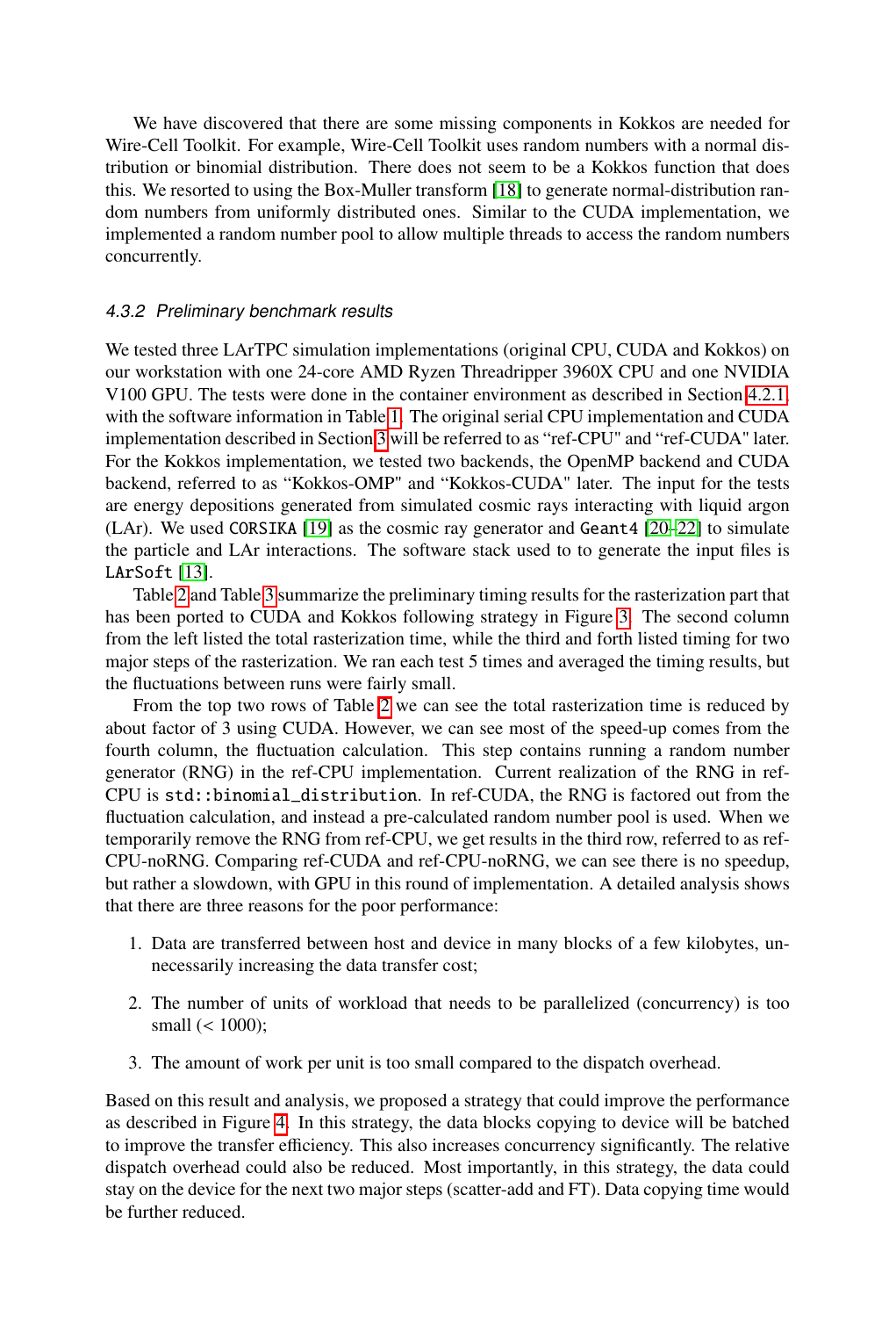Table [3](#page-7-2) shows timing results for the current Kokkos implementation, also following Figure [3.](#page-4-1) Note that the RNG has been pre-calculated, similar to the CUDA implementation, and is thus not included in the timing for the Kokkos implementation. For Kokkos-OMP, with an increased number of maximum threads, the computing time actually gets longer. This is a sign that the dispatch overhead outweighs the parallelization benefit. We think this could also be improved by adopting the Figure [4](#page-4-2) strategy. Comparing Kokkos-CUDA and ref-CUDA, we can see that Kokkos-CUDA is about two times slower than ref-CUDA. Analyses using the NVIDIA Nsight Systems [\[23\]](#page-9-19) show that the causes are: 1, Kokkos parellel\_reduce() kernels are almost 3 times slower than CUDA reduction kernels; 2, in between kernel and API calls, Kokkos has extra CudaDeviceSynchronization and CudaStreamSynchronization. For a workflow with many small calculation kernels and data transfers, those extra steps have significant contributions to the run time.

<span id="page-7-1"></span>Table 2. Preliminary timing results for the original serial CPU implementation and CUDA implementation described in Section [3.](#page-3-0) Unit is second (s). For ref-CUDA, the timing includes data transferring time between device and host. "h->d" means data transfer from host to device; "d->h" the other way around.

| Description   | Rasterization total [s] | 2D sampling [s]     | <b>Fluctuation</b> [s]      |
|---------------|-------------------------|---------------------|-----------------------------|
| $ref_CPI$     | 3.57                    | 0.07                | $3.42$ (incl. RNG)          |
| ref-CUDA      | 1.22                    | $0.21$ (incl. h->d) | $0.79$ (no RNG, incl. d->h) |
| ref-CPU-noRNG | 0.18                    | 0.07                | $0.03$ (no RNG)             |

<span id="page-7-2"></span>Table [3.](#page-4-1) Preliminary timing results of the first round Kokkos porting using strategy in Fig. 3. Unit is second (s). Note that the Kokkos implementation uses a pre-calculated random number pool, so the timing should be compared to ref-CUDA and ref-CPU-noRNG in Table [2.](#page-7-1)

| Description         | Rasterization total [s] | 2D sampling [s] | Fluctuation [s] |
|---------------------|-------------------------|-----------------|-----------------|
| Kokkos-OMP 1 thread | 0.29                    | 0.11            | 0.10            |
| Kokkos-OMP 2 thread | 0.49                    | 0.17            | 0.23            |
| Kokkos-OMP 4 thread | 0.55                    | 0.19            | 0.28            |
| Kokkos-OMP 8 thread | 0.66                    | 0.24            | 0.34            |
| Kokkos-CUDA         | 2.31                    | O 94            | .28             |

## <span id="page-7-0"></span>**5 Future Plans**

As discussed in Section [3,](#page-3-0) three major algorithms need to be ported to Kokkos: the rasterization, scatter adding and Fourier Transform. The rasterization has a CUDA implementation and porting to Kokkos is relatively easy, as discussed in Section [4.3.1.](#page-5-2) However, the performance is not ideal as we discussed in Section [4.3.2.](#page-6-0) We have identified the causes for the poor performance and will improve our Kokkos implementation according to the discussions in Section [4.3.2.](#page-6-0)

For the scatter-adding component, we will use Kokkos: : atomic\_add. We have implemented a unit test for Kokkos::atomic\_add in *wire-cell-gen-kokkos* to test the correctness and performance of our implementation. An initial scalability test using Kokkos with OpenMP backend is shown in Figure [5.](#page-8-1) The speedup is relative to the serial CPU reduction. Since the test machine only has 8 CPU cores, the flattening of the curve simply reflects that the compute capacity has been exhausted after 8 threads.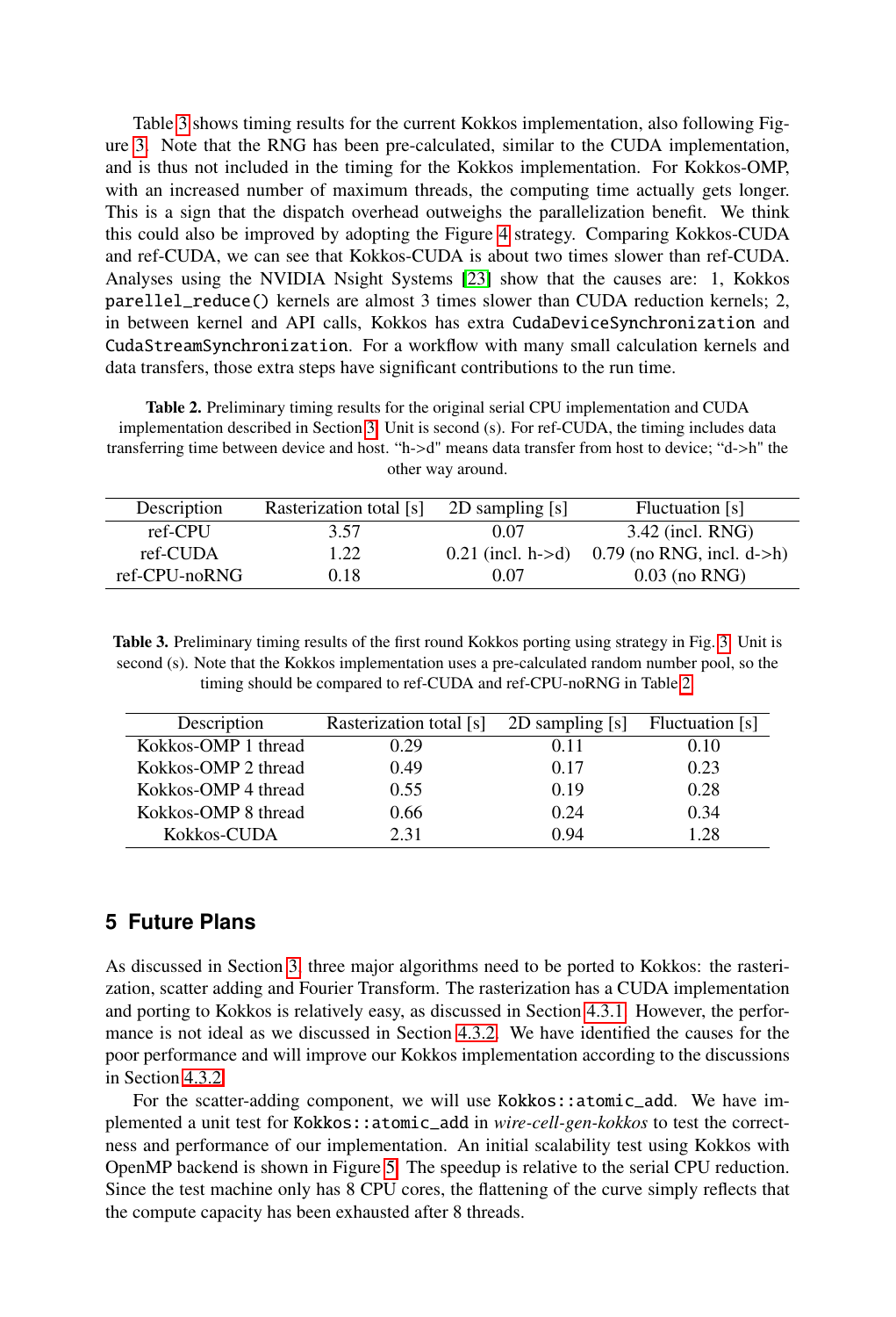For the Fourier Transform we are currently using *Eigen* [\[24\]](#page-9-20) with ff*tw* [\[25\]](#page-9-21) Fast Fourier Transform (FFT) backend in the CPU code. Right now, Kokkos does not have a native FFT implementation or common interface for various optimized vendor FFT libraries. Until Kokkos adds support for FFT, we will implement our own wrapper APIs over the vendor FFT libraries for different backends, similar to the approach taken by the Synergia [\[26\]](#page-9-22) team. This work is ongoing.



<span id="page-8-1"></span>Figure 5. Scalability test for the scatter adding task using Kokkos:: atomic\_add. The test was performed on a machine with an Intel i9-9900K CPU (8 cores).

## <span id="page-8-0"></span>**6 Summary**

We have explored the feasibility of using Kokkos to implement a portable acceleration solution for LArTPC simulation in Wire-Cell Toolkit. We have ported the original serial CPU implementation to CUDA and then to Kokkos following a simple and localized strategy without significantly refactoring the original CPU code. During this process, we have learned that factoring out a random number calculation from the main loop could significantly reduce the computing time. However, this localized strategy does not seem enough to efficiently use the GPU accelerators due to very low concurrency. As a result, we have proposed an alternative porting strategy which needs more code refactoring but should be able to better utilize accelerators. The Kokkos implementation does run on the two different backends we tested (OpenMP and CUDA) without any change of the source code. Its performance with CUDA backend degrades non-negligibly from the raw CUDA implementation in our test. Given it is our initial Kokkos implementation, it is very likely that we can further optimize it in our future work.

#### **Acknowledgments**

This work was supported by the U.S. Department of Energy, Office of Science, Office of High Energy Physics, High Energy Physics Center for Computational Excellence (HEP-CCE) at Brookhaven National Laboratory and Fermi National Accelerator Laboratory under B&R KA2401045. This research used resources of the National Energy Research Scientific